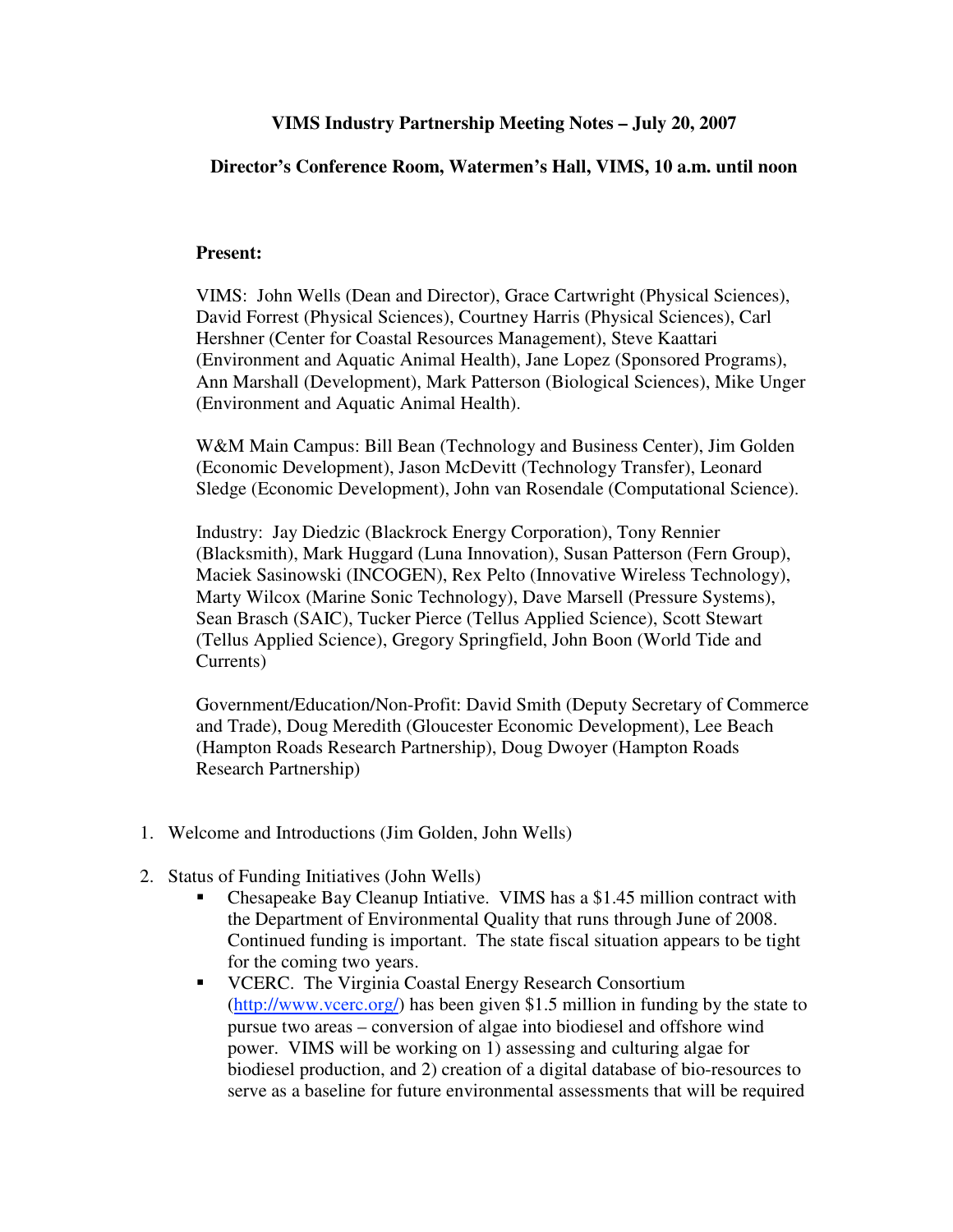should wind turbines be constructed. The group discussed the potential for surveys of the ocean floor and potential contacts with the National Petroleum Council.

- Federal initiatives. Some of these are requests for continued funding in areas that have been supported in the past, such as the VIMS trawl survey and oyster restoration. VIMS has a proposal in conjunction with Wm and Mary for the modeling of storm surge with a wave component under review in Washington.
- 3. Data Management, Visualization and Integration Overview of ongoing work
	- Marine Sonic Technology (http://www.marinesonic.com)– Mark Patterson introduced Marty Wilcox, the founder and CEO of Marine Sonic, who has been a pioneer in the application of ultrasound in medical and marine areas. The company offers a range of sonar systems and related equipment, including a portable side-scan sonar, a splash proof computer, AUV/ROV sonar systems, and a variety of custom systems including one that can operate in the deepest areas of the ocean. One application has been in hull inspection, identifying areas on ships that warrant closer inspection by AUVs. They have now introduced a Sharps II underwater positioning system with high accuracy levels. In discussion, Marty explained the trade-offs between range and resolution depending on the frequency used.
	- Tellus Applied Sciences (http://tellusappliedsciences.com )– Tucker Pierce provided an update to the presentation he gave last fall concerning the CBIBS data acquisition, storage, and product delivery system and plans for the NOAA funded placement of buoys in support of the Captain John Smith Trail. Two buoys have been deployed off Jamestown and Point Lookout, and one more will go in soon in the northern Chesapeake. Three more may be deployed over the next six months. The sensors on the buoys provide met, wave, and water quality data. Keeping the water quality sensors clean has been a challenge, but the dissolved oxygen sensors are self-cleaning and are working well. Tucker and Scott Stewart discussed some of the lessons learned so far, including the importance of remote access to the data loggers and the requirement to balance the communications data rate versus network coverage. They stressed the need for including system support in data logger firmware contracts in order to adjust to firmware updates, and the need for remote read and write capabilities to simplify adjustments. They have had to adjust communication data rates in some places because of unexpected changes in tower signal strengths. The system has been averaging 15 phone calls a day to the buoy system, with a peak of 200 a day, depending on surges in publicity. The group felt that usage would expand as the school systems discovered the potential for accessing the data.
	- INCOGEN (http://www.incogen.com ) -- Maciek Sasinowski explained how one of the company's data management platforms, GENEPORT, which was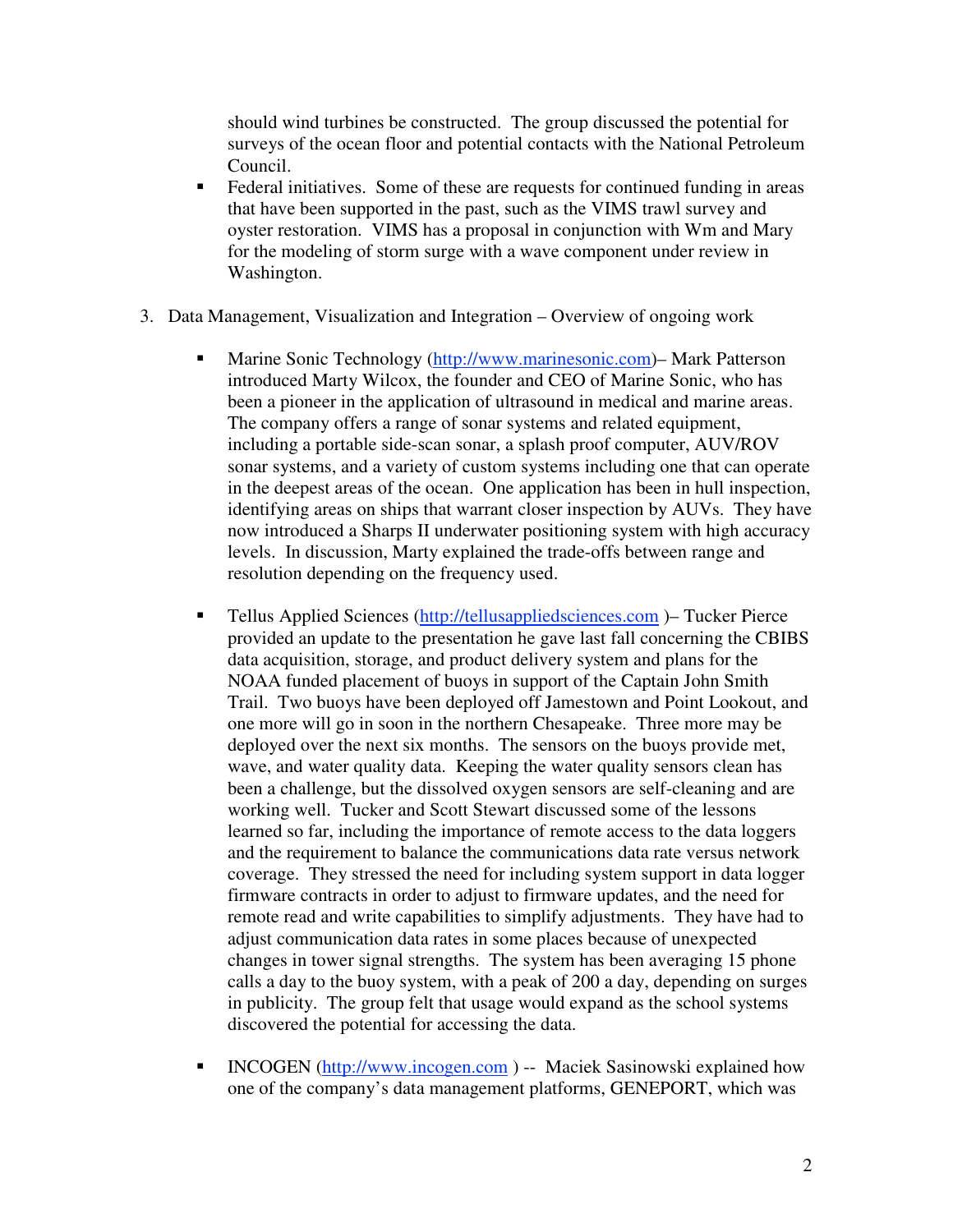designed for applications in bioinformatics, could easily be applied in other domains. The system they developed for VIMS has an internal site to manage deployed buoys and an external site for public access to the data. He demonstrated the use of the public system at http://chsd.vims.edu/realtime , and showed how users can click on a buoy image to access the latest data at that site. Their adjustments of the software for use with ocean observing data took about six months, primarily because of the need to learn the new domain.

- Innovative Wireless Technology Rex Pelto discussed the company's capabilities in the management of mesh networks. Some of the industry standards do not scale to a large number of nodes, but their technology has been very effective in managing large networks. He showed the group some of the sensors that are in use in their utility management networks. They are able to map locations in which electric power levels are weak or have failed. Similar sensors are being deployed on VIMS buoys to monitor performance. Grace Cartwright from the Physical Sciences Department at VIMS explained the use of the sensors on the buoys.
- Webware Software Pros Tony Rennier explained the goals and capabilities of his start-up company that is now located at the James City County Technology Incubator. The company's major project is a data visualization engine that permits rapid charting of data found on a website. To illustrate the system, Tony demonstrated the development of charts from data on the VIMS website for Byrd Hall. (The company recently changed its name from Blacksmith – http://www.blacksmith.com .)
- 4. General Discussion
	- Connectivity to Main Campus We deferred John van Rosendale's discussion of this topic to the next meeting.
	- VCERC Sean Brasch, an intern with SAIC, attended the meeting to address any questions about VCERC. We plan to discuss VCERC in more detail at the next meeting.
	- Hampton Roads Research Partnership http://www.hamptonroadsrp.org/index.html -- Doug Dwoyer discussed the Partnership's focus on the sensors cluster (led by William and Mary – Bill Bean), the modeling and simulation cluster (led by VMASC – Mike McGinnis), and a new biosciences cluster (led by EVMS – Bill Wasilenko). Each cluster attempts to link industry with research underway in all of the HRRP partner organizations. The cluster work is supported by funding from the Department of Commerce. Doug hoped that VIMS would become an active participant in the biosciences cluster. He will discuss the cluster in more detail at a future VIMS-Industry Partnership meeting.
	- **Budget -- Deputy Secretary of Commerce David Smith noted that this would** be a tight fiscal year and that VIMS should get any requests in early. The group discussed the importance of the Chesapeake Bay monitoring work.